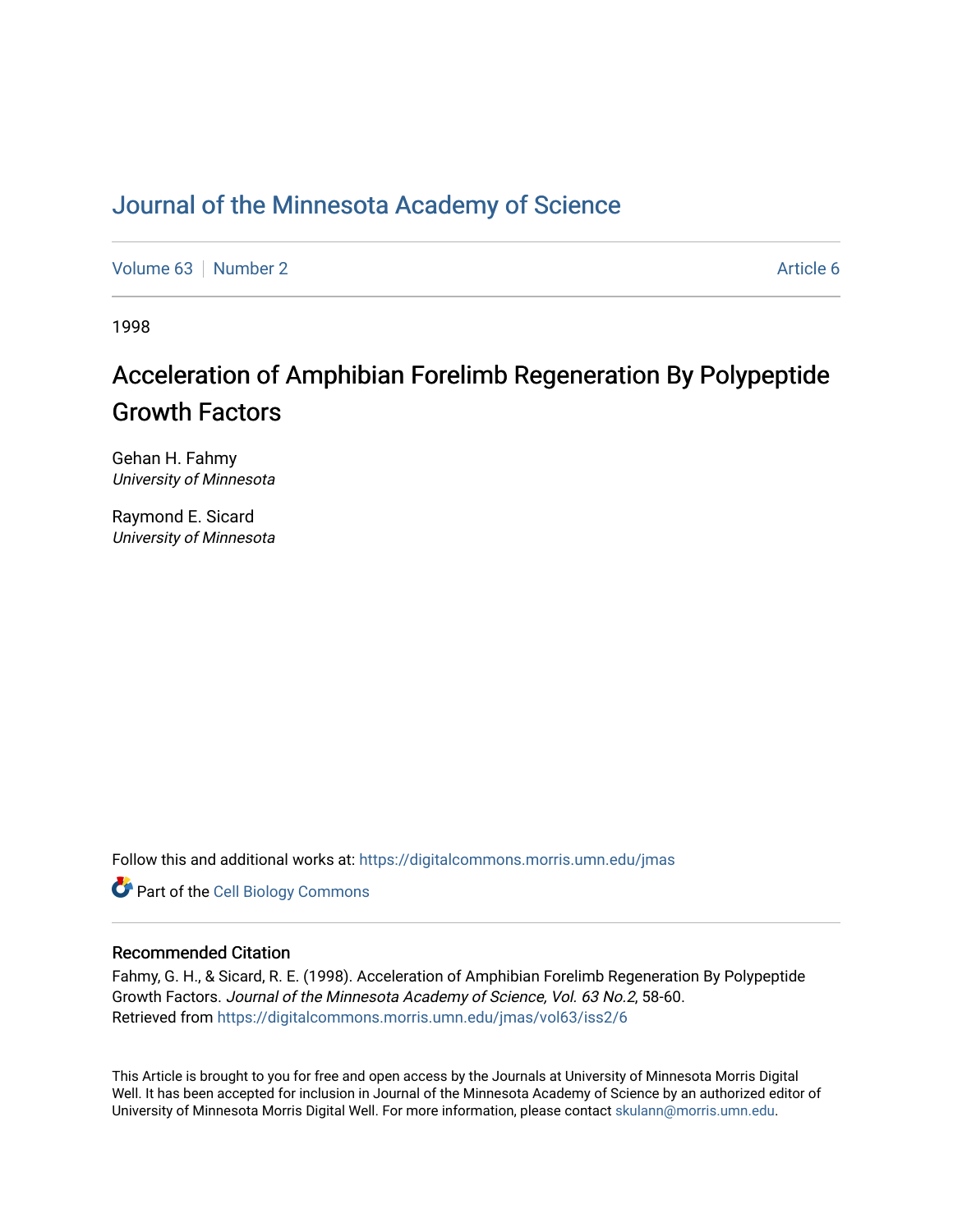## **ACCELERATION OF AMPHIBIAN FORELIMB REGENERATION BY POLYPEPTIDE GROWTII FACTORS**

GEHAN H. FAHMY<sup>1</sup> AND RAYMOND E. SICARD<sup>2</sup> Regeneration and Organogenesis Section Center for Wound Healing and Reparative Medicine University of Minnesota

#### **ABSTRACT**

Growth factors are potentially important modulators of epimorphic regeneration. This study examined effects of intraperitoneal administration of selected growth factors on limb regeneration of adult newts, *Notophthalmus viridescens.* These agents stimulated regeneration, producing overlapping but nonidentical effects. Fibroblast growth factor-2 (FGF-2) and insulin-like growth factor I (IGF-I) stimulated bud emergence (8.3  $\pm$  0.6 and 8.3  $\pm$  0.7 days, respectively, vs  $11.4 \pm 1.1$  days for controls). Progression to the cone stage was enhanced by both FGF-2 and transforming growth factor beta 5 (TGF- $\beta$ <sub>5</sub>); 14.6  $\pm$  0.5 and 15.4  $\pm$  0.4 days with FGF-2 and TGF- $\beta_5$ , respectively, vs 16.5  $\pm$  0.5 days in controls. Insulin accelerated attainment of the palette stage, 17.0  $\pm$  0.7 days vs 19.0  $\pm$ 0.4 days for controls. No treatments affected attaining the digital stage; means between 22.4 and 23.4 days. Histological analysis revealed changes consistent with gross observations. In addition, regenerates from newts treated with FGF-2, TGF- $\beta_5$ , and insulin displayed signs of greater (or earlier) histogenesis than did control animals. These results are consistent with the notion that FGF-2, TGF- $\beta_{\varsigma}$ , and possibly IGF-I stimulate proliferation of blastema cells and that insulin, FGF-2, and TGF- $\beta_5$  promote differentiation and histogenesis during forelimb regeneration. In conclusion, these results demonstrate that several polypeptide growth factors positively affect the progress of forelimb regeneration, that different growth factors influence the same or similar events of epimorphic regeneration, and that diverse growth factors have nonidentical effects on regeneration.

Regeneration of amphibian limbs has long been known to be under neural and endocrine influence. 1 Several investigators have suggested that polypeptide growth factors and hormones mediate these influences. For example, fibroblast growth factors (FGFs) have been shown to stimulate proliferation of blastema cells both in vivo2 and in vitro.3.4 More recently, Boilly and associates have demonstrated the presence of FGF-1 in and release by amphibian regeneration blastemas.<sup>5,6</sup> In addition, Poulin and Chiu<sup>7</sup> have documented changes in the distribution of FGF receptors in regenerating newt limbs that suggest a potentially important role for FGFs. A dependence on insulin for progressive regeneration of appendages has also been demonstrated in vitro<sup>8,9</sup> and in vivo.8, IO

Other growth factors have not yet been implicated as modulators of amphibian limb regeneration. Nevertheless, certain growth factors are likely candidates in view of their roles in skeletal muscle regeneration<sup>11</sup> and wound healing.<sup>12</sup> These factors include the insulin-like growth factors (IGFs) and the transforming growth factor betas (TGF- $\beta s$ ).

Previous studies with FGFs focused on modulating proliferation in bud or cone stage blastemas.<sup>2-4</sup> The observation of widespread and changing distribution of FGF receptors in regenerating limbs<sup>7</sup> suggests that FGFs might be playing a role at other times as well. Furthermore, there is limited or no information pertaining to the role of other polypeptide growth factors on regeneration of amphibian limbs. Accordingly, this study was undertaken to ascertain effects of FGF-2 (basic FGF), IGF-I, insulin, and TFG- $\beta_5$  on overall progress of forelimb regeneration in adult *Notophthalmus viridescens* and to suggest events of regeneration that might be modulated or regulated by these factors.

#### MATERIALS AND METHODS

Adult newts, *Notophthalmus viridescens* (Charles Sullivan, Nashville, TN), were kept in aged deionized water  $(20 \pm 2^{\circ} C)$ and fed twice weekly. Regeneration was initiated by bilateral amputations through the distal third of the humerus. Protruding bone was trimmed back to the level of soft tissues. Amputations were performed following anesthetizing in MS-222 (0.1%) aqueous methane tricaine sulfonate, pH 7.0; Sigma Chemical Corp., St. Louis, MO).

Experimental treatments consisted of intraperitoneal injections ( $100 \mu L$ ) of growth factors every three days from days 6 through 21 postamputation. Treated animals received either recombinant human IGF-I (2000 or 200 ng/injection), bovine brain-derived FGF-2 (340 or 34 ng/injection), recombinant  $Xenopus$  TFG- $\beta_5$  (25 ng/injection) [all from R & D Systems, Minneapolis, MN] or recombinant human insulin (500 ng humulin/injection; Ely Lilly, Indianapolis, IN). Control animals received no treatment.

Gross morphology of regenerating limbs was monitored, with the aid of a dissecting microscope, every other day between days 7 and 25 postamputation. Definition of stages of regeneration was based on descriptions by Iten and Bryant.<sup>13</sup> Representative regenerates from animals in each group were removed for histological study. These tissues were fixed in 10% buffered formalin and decalcified for 7 days in Jenkin's decalcifying mixture. Ten micron paraffin sections were stained with hematoxylin and eosin.

Statistical analysis of data consisted of unpaired t-tests with differences considered significant at  $p < 0.05$ . Procedures in this study conform to NIH guidelines for animal welfare and were

<sup>1</sup> Present address: Department of Zoology, Faculty of Science, Alexandria University, Moharrem Bey 21511, Alexandria, EGYPT 2 Address for correspondence: Raymond E. Sicard, Ph.D., Department of Surgery, Box 120 UMHC, University of Minnesota, Minneapolis, MN 55455. Tel: (6 12) 625-1 169; e-mail: Raymond.E.Sicard-1 @tc.umn.edu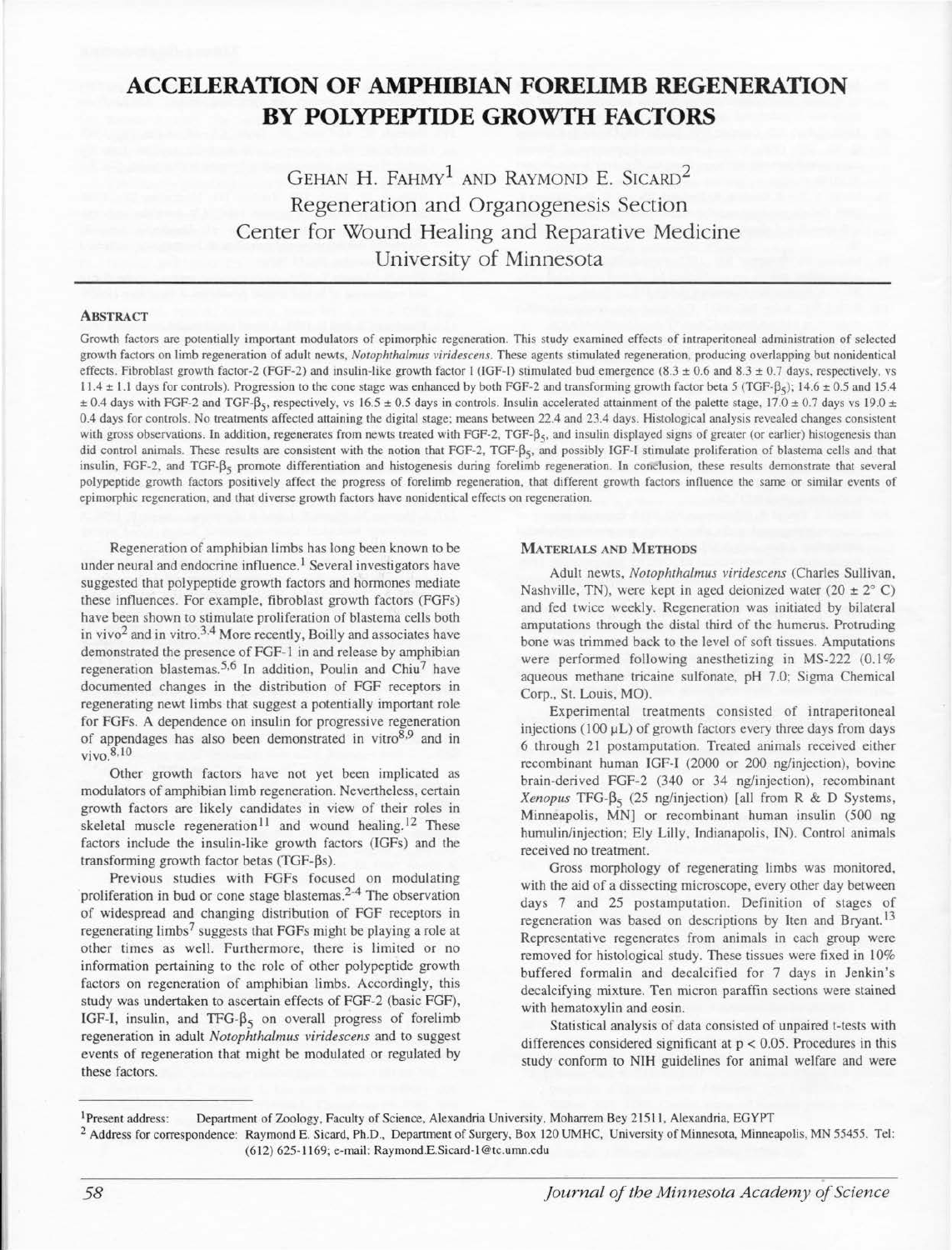reviewed by the University Animal Care and Use Committee (University of Minnesota).

#### **RESULTS**

The growth factors used positively affected regeneration as expressed by accelerated progression from one stage of regeneration or another (Table 1). While some similarities occurred, effects of the growth factors were not identical. For example, IGF-I and FGF-2 appeared to accelerate bud emergence, causing 78 - 81% and 71 - 88%, respectively, of treated animals to display early buds by II days postamputation while only 56% of controls had emerging buds. In addition, 47% of TGF- $\beta_{5}$ -treated newts had palette stage regenerates by 17 days postamputation whereas only 22% of controls had reached this stage. Moreover, by 19 days postamputation, 89% of limbs of insulin-treated animals had reached the palette stage (and 28% already had progressed to digital stage) as compared to only 72% of control animals displaying palettes and none with imminent digit formation.

Within I - 2 days of initiating treatment, limbs of animals receiving IGF-1 or FGF-2 appeared to have enhanced dedifferentiation. This was not seen in limbs of newts receiving TGF- $\beta$ <sub>5</sub> or insulin. By 15 days postamputation, limbs from animals injected with FGF-2 or TGF- $\beta_5$  displayed larger blastemas than controls. More importantly, these limbs seemed to show more differentiation and histogenesis. Limbs from IGF-1 and insulin-treated newts did not display these features. However, limbs from insulin-treated cases displayed similar evidence of histogenesis by 17 days postamputation. In all these latter cases, the degree of redifferentiation and histogenesis exceeded that of control animals. No treatment-related alterations on later histogenesis or patterning were seen during the course of this study.

#### **DISCUSSION**

The present study suggests that FGF-2, IGF-1, insulin, and TGF- $\beta_5$  can stimulate regeneration of amphibian limbs. However, the influences of these factors on the progress of regeneration were not identical.

FGF-2 and IGF-1 seemed to cause blastemas to emerge about two days earlier than controls (Table 1). This appeared to be accompanied by early dedifferentiation. In their study examining the potential of growth factors to substitute for the wound epithelium in sustaining and promoting growth of dedifferentiated cells. Chew and  $Cameron<sup>14</sup>$  reported stimulation of mitosis in axolotl limbs implanted with FGF-impregnated beads. Our results are consistent with this effect of FGF. Moreover, our data suggest that IGF might also be able to promote proliferation of dedifferentiated blastema cells. On the other hand, apparent acceleration of blastema emergence also could result from promotion of dedifferentiation itself. However, the design of our study only enables us to raise the question at this time.

FGF-2 and TGF- $\beta_{5}$  appeared to accelerate progression to the cone stage (Table I), stimulating formation of larger and more developed blastemas than in controls. While it cannot be proved from our data, it is reasonable to suggest that FGF-2 and TGF- $\beta_5$ stimulated proliferation to produce these effects. Others have shown that FGFs can stimulate proliferation in blastemas.<sup>2-6</sup> However, our results suggest that TGF- $\beta_{5}$  also might promote proliferation of blastema cells. Further studies are required to confirm this.

Moroever, limbs of newts treated with FGF-2 and TGF- $\beta_5$ showed signs of precocious histogenesis. While FGFs are recognized mitogens, they are not generally associated with promoting differentiation. Nevertheless, Chew and Cameron<sup>14</sup> reported precocious chondrogenesis following implantation of  $FGF$ -impregnated beads into axolotl limbs. In contrast,  $TGF-Bs$ have been shown to influence differentiation and histogenesis. For example, TGF- $\beta_1$  can promote osteogenesis by mammalian cells in culture; however, it appears to antagonize myogenesis of mammalian myoblasts in vitro.<sup>15</sup> A more detailed understanding of differences between regenerating amphibian limbs and these other models is required in order to reconcile these apparent inconsistencies. While it is premature to suggest specific influences of FGF-2 and TGF- $\beta_5$  as direct inducers of skeletogenesis and myogenesis in limb regeneration, such roles would not be uncharacteristic for these factors.

Insulin's influence on regeneration in this study was subtle and late (Table I). Our results were surprising in light of previous

| <b>TREATMENT</b> | <b>DOSE</b><br>(ng/injection) | REGENERATION STAGE (mean days $\pm$ 1 sem) |                                   |                                  |                                  |  |
|------------------|-------------------------------|--------------------------------------------|-----------------------------------|----------------------------------|----------------------------------|--|
|                  |                               | <b>BUD</b>                                 | <b>CONE</b>                       | <b>PALETTE</b>                   | <b>DIGITAL</b>                   |  |
| <b>CONTROL</b>   |                               | $11.4 \pm 1.1$                             | $16.5 \pm 0.5$                    | $19.0 \pm 0.4$                   | $23.0 \pm 0.4$                   |  |
| $IGF-I$          | 2000<br>200                   | $8.3 \pm 0.7*$<br>$8.7 \pm 0.7*$           | $16.1 \pm 0.6$<br>$16.6 \pm 0.3$  | $18.5 \pm 0.6$<br>$19.4 \pm 0.5$ | $23.1 \pm 0.9$<br>$23.1 \pm 1.0$ |  |
| $FGF-2$          | 340<br>34                     | $9.7 \pm 0.7$<br>$8.3 \pm 0.6*$            | $16.7 \pm 0.3$<br>$14.6 \pm 0.5*$ | $19.2 \pm 0.4$<br>$19.0 \pm 0.2$ | $22.4 \pm 0.4$<br>$23.4 \pm 0.5$ |  |
| TGF- $\beta_5$   | 25                            | $11.8 \pm 0.8$                             | $15.4 \pm 0.4*$                   | $18.6 \pm 0.7$                   | $23.1 \pm 0.9$                   |  |
| Insulin          | 500                           | $9.6 \pm 0.9$                              | $15.0 \pm 0.7$                    | $17.0 \pm 0.7*$                  | $22.4 \pm 0.8$                   |  |

#### Table 1 : Effects of growth factors on progressive forelimb regeneration

 $N = 8$  to 10 newts per treatment group (and measurement).

 $* p < 0.05$  vs controls.